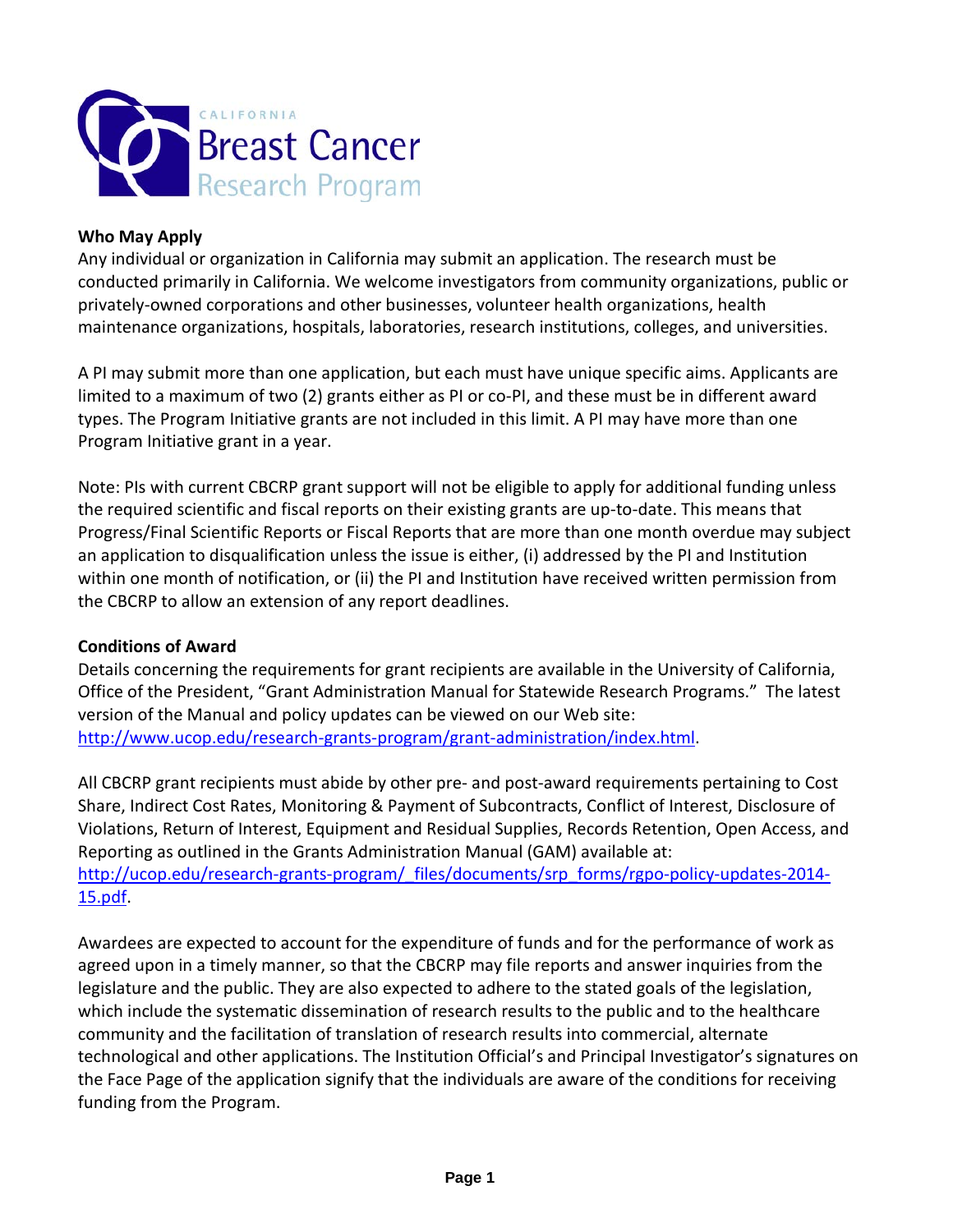To ensure the proper management of these public funds, a prospective funding recipient must satisfy the following standard requirements before an award will be made:

- Have adequate organizational and fiscal management, and accounting systems to administer the award and assure compliance with award terms and conditions.
- Have adequate liability insurance and bonding, including indemnification of the UC Regents.
- Ensure nondiscrimination in employment, and assurances regarding the treatment of animal or human subjects and research safety and ethics.
- Have adequate financial resources, equipment, facilities, and technical skills to perform the proposed work, or the ability to obtain them.
- Be able to perform the proposed work within the approved time frame, taking into consideration all existing commitments.
- Have a satisfactory record of integrity and business ethics.
- Maintain mechanisms to assure integrity and honesty in the conduct of research, safe conduct of research, and fair practice for all employees and research subjects.
- Certify that none of the key personnel on the project are barred by the U.S. Public Health Services Office on Research Integrity from performing comparable roles on federally funded grants.

Individuals who are to be awarded funds may meet these requirements directly or by making arrangements with a research organization that does. A funding recipient may satisfy modified requirements, if this is determined to be appropriate upon review by the Program.

Though the research must be conducted primarily in California by California investigators, part of the work may be done outside California if the need to do so is well justified (i.e., it is integral to the achievement of a specific aim and cannot reasonably be performed in California) and the results of such work may be applied to furthering the achievement of the Program's goals.

Grant awardees must agree to:

- Use award funds only as approved by the CBCRP. The Program must approve changes in the specific aims of the project.
- Maintain accounts, records and other evidence pertaining to work performed and costs incurred.
- Submit a final scientific report and any interim reports as specified by the Program and the grant administration manual.
- File annual fiscal reports and a final fiscal report.
- Participate in CBCRP-sponsored activities to disseminate research results as able and as requested.
- Ensures timely translation of research results into commercial applications, public policy and public communications as appropriate and/or required by the funding solicitation.
- Attend CBCRP research symposia, if scheduled during the award period, or forfeit budget amounts assigned to this item.

Upon request, awardees must supply the following information or documents:

- 1. Verification of Principal Investigator status from an appropriate institutional officer
- 2. Documentation of 501(c)(3) non-profit organization status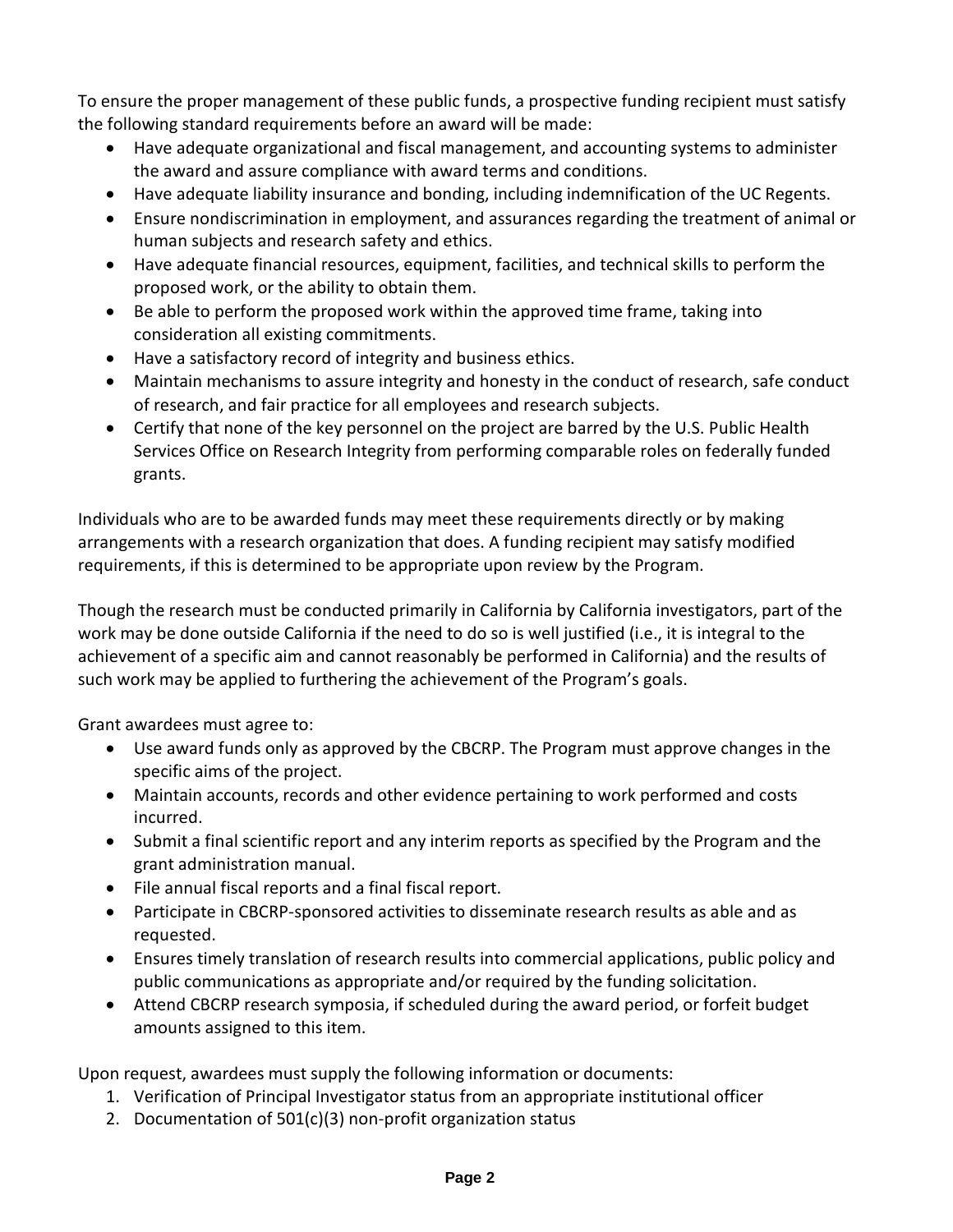- 3. Documentation of the DHHS-negotiated (or equivalent) indirect cost rate for non-U.C. institutions
- 4. Detailed budgets and justification for any subcontract(s)
- 5. IRB or IACUC applications or approvals pertaining to the award
- 6. Resolution of any scientific overlap issues with other grants or pending applications
- 7. Resolution of any study section recommendations

### **Assurances - Human Material and Vertebrate Animal Subjects**

Approvals for use of human material and animal research subjects are not required at the time of application. Applicants are encouraged to apply to the appropriate board or committee as soon as possible in order to expedite the start of the project, and you must do so before 21 days of notification that an award has been offered. This deadline may be negotiable depending on the circumstances of the proposal. If all reasonable efforts are not made to obtain appropriate approvals in a timely fashion, funds may be reallocated to other potential grantees' proposed research projects. If a project proposes activities that pose unacceptable potential for human and animal subject risks, then a recommendation either not to fund or to delay funding until the issue is resolved may result.

# **University of California Campuses**

In accord with University of California policy, investigators who are University employees and who receive any part of their salary through the University must submit applications and proposals through their campus contracts and grants office ("Policy on the Requirement to Submit Proposals and to Receive Awards for Grants and Contract through the University." Office of the President, December 15, 1994). Exceptions must be approved by the UC campus where the investigator is employed.

### **Policy Regarding Scientific Misconduct**

The Research Grant Programs Office manages programs general accord with the policies and procedures employed by the National Institutes of Health (NIH), including those that apply to scientific misconduct. The Department of Health and Human Services' (HHS) Office of Research Integrity is responsible for implementing HHS regulations regarding scientific misconduct in research conducted with NIH and other support from the US Public Health Service.

The administrative actions imposed by HHS include the following: correction of the scientific literature; special plan of supervision to ensure integrity of the scientific research; certification of the accuracy of the scientific data; certification of the accuracy of sources and contributions for scientific ideas and writings; prohibition against service on PHS advisory committees or as a consultant; and, debarment from receipt of Federal funds. These actions are for a specified duration, depending on the nature and seriousness of the misconduct.

Applicants for or recipients of funding from the Special Research Programs (SRP) must promptly inform the University of an administrative action for scientific misconduct that is imposed by HHS by providing a copy of the final notice of the administrative action (i.e., after the disposition of any appeal), either at the time of application or within 30 days of the imposition of the administrative action. In general, the University will apply the same administrative action. For example, if HHS has debarred an investigator from applying for or receiving NIH awards for a specified period of time, that investigator would also be excluded from applying for or receiving awards from any of the SRP programs. To take another example, if an investigator has entered into a voluntary agreement with HHS for special